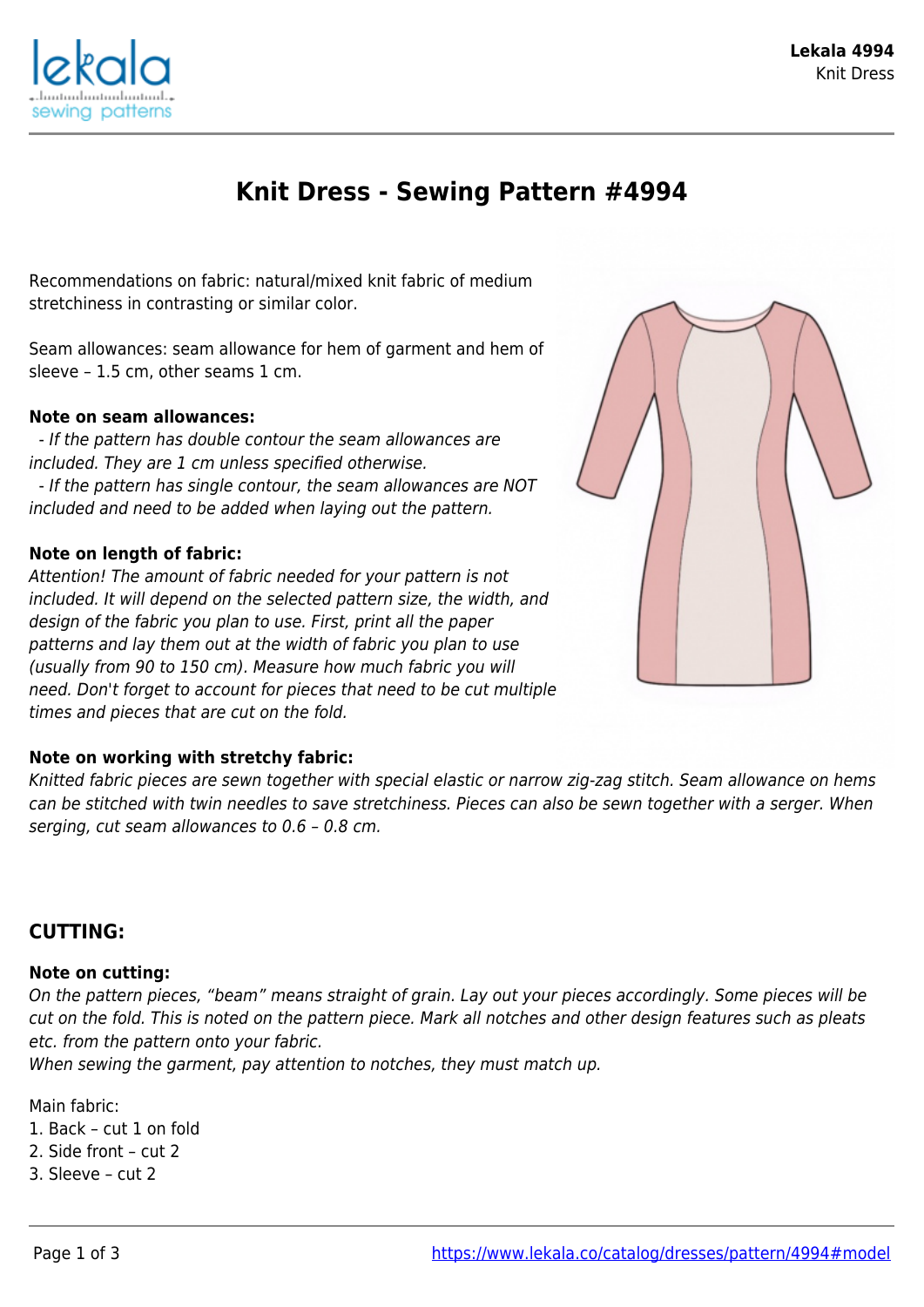

Main fabric 1: 1. Center front – cut 1

## **INSTRUCTIONS:**

1. Sew center front to side front, press seams towards center and serge.

2. Sew right shoulder seam, press seams towards back and serge. Cut (or take ready) bias tape, its width should equal 4 cm and length should equal the length of neckline. Fold bias tape in half lengthwise right side out and press. Pin bias tape onto wrong side of neckline and sew. Fold away onto right side and topstitch. Sew left shoulder seam, press seams towards back and serge. Sew a fixing stitch at the neckline near the shoulder seam.

3. Sew sleeves into armholes, matching notches. Serge and press.

- 4. Sew side seams processing the sleeve seam at the same time, serge and press.
- 5. Serge lower edge of garment and lower edge of sleeve, press onto wrong side and topstitch.

## **TECHNICAL DRAWING:**